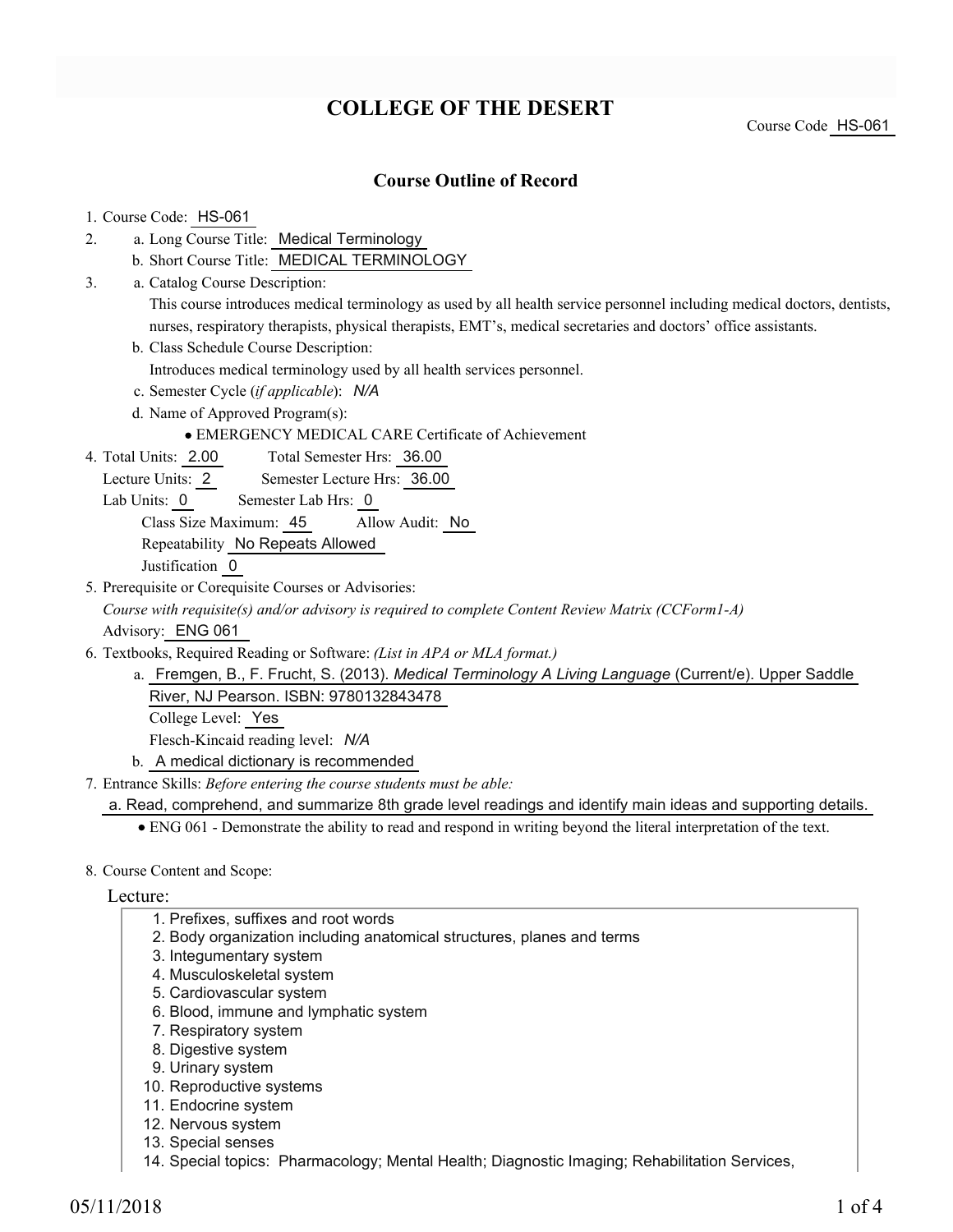## HS 061-Medical Terminology

Surgery; Oncology

Lab: *(if the "Lab Hours" is greater than zero this is required)*

- 9. Course Student Learning Outcomes:
	- 1. Recognize health related vocabulary.
	- 2. Apply medical word origins and word components to every day situations.
- 10. Course Objectives: Upon completion of this course, students will be able to:
	- a. Identify basic elements of a medical word.
	- b. Identify anatomical body structures, planes and terms.
	- c. Demonstrate an understanding of how prefixes and suffixes modify root words
	- d. Define, spell and pronounce medical terms
	- e. Use medical terminology within the context of the human body systems and basic physiological functions.
	- f. Identify medical abbreviations used by various services in a health-care facility.
	- g. Pronounce words that pertain to each specific body system.
	- h. Use a medical dictionary.
- 11. Methods of Instruction: *(Integration: Elements should validate parallel course outline elements)* 
	- a. Activity
	- b. Discussion
	- c. Lecture
	- d. Participation
- 12. Assignments: (List samples of specific activities/assignments students are expected to complete both in and outside of class.) In Class Hours: 36.00

Outside Class Hours: 72.00

- a. In-class Assignments
	- a. Oral Presentation
	- b. Pronunciation practice
	- c. Exams
- b. Out-of-class Assignments
	- a. Complete readings from the text as assigned
	- b. Homework
- 13. Methods of Evaluating Student Progress: The student will demonstrate proficiency by:
	- Written homework
		- Weekly homework quizzes submitted via Canvas
	- Reading reports
		- Oral presentation on a specific medical specialty using medical terminology.
	- Presentations/student demonstration observations
	- Oral presentation on a specific medical specialty using medical terminology.
	- Group activity participation/observation Weekly participation/ attendance through word pronunciation practice
	- True/false/multiple choice examinations
		- Weekly in-class quizzes involving word-roots for medical terminology
	- Mid-term and final evaluations
	- Student participation/contribution
		- Oral presentation on a specific medical specialty using medical terminology.
	- Oral and practical examination
		- Video submission for pronunciation and definition of assigned medical words
	- Other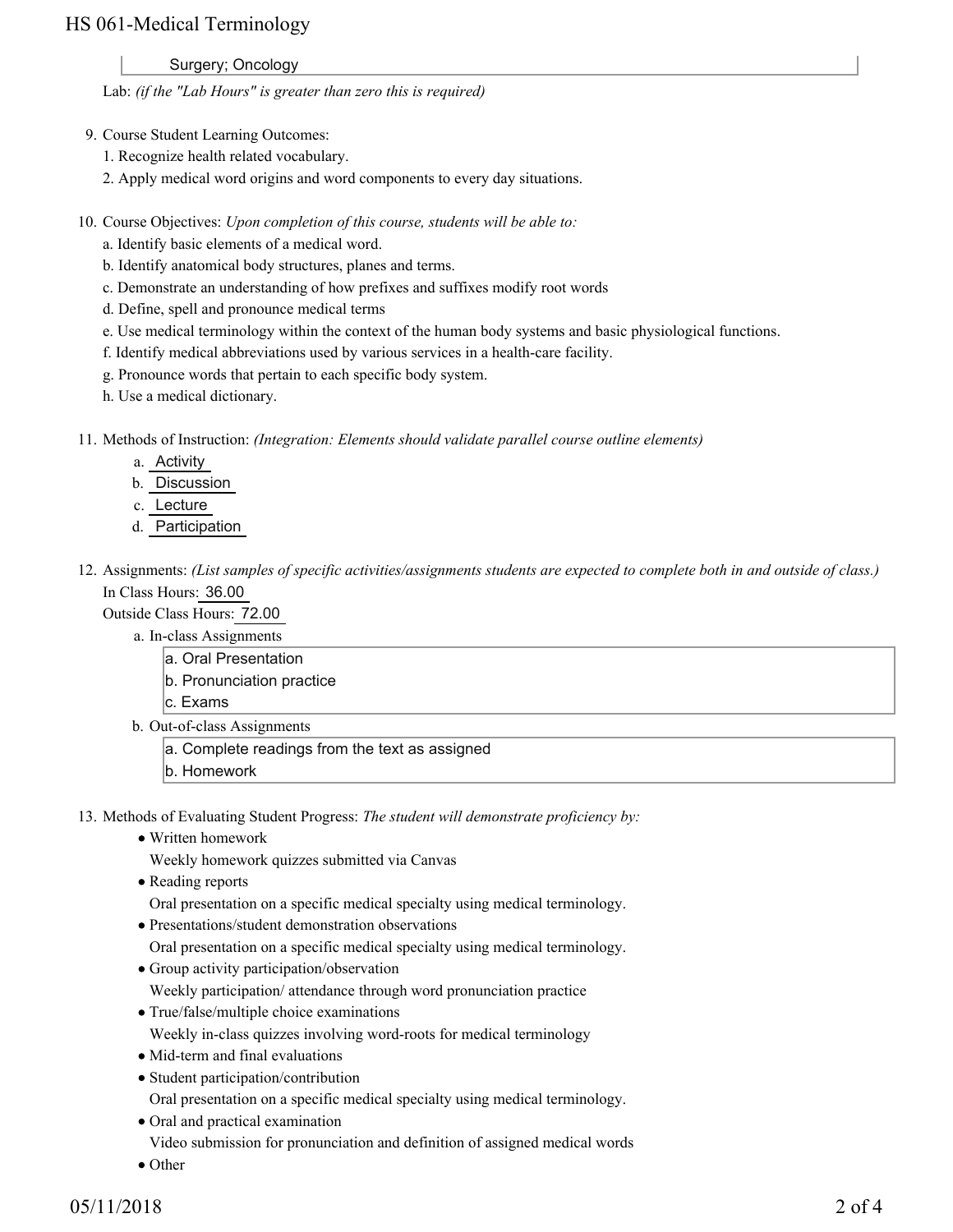# Class participation in learning activities and discussions. 14. Methods of Evaluating: Additional Assessment Information: a. Written tests b. Comprehensive final exam 15. Need/Purpose/Rationale -- All courses must meet one or more CCC missions. PO - Career and Technical Education Fulfill the requirements for an entry- level position in their field. Display the skills and aptitude necessary to pass certification exams in their field. Exhibit effective written, oral communication and interpersonal skills. Transfer to a higher level learning institution IO - Personal and Professional Development Self-evaluate knowledge, skills, and abilities. Develop realistic goals. 16. Comparable Transfer Course **University System Campus Course Number Course Title Catalog Year** 17. Special Materials and/or Equipment Required of Students: Required Material? **Material or Item Cost Per Unit Total Cost**  18. Materials Fees: 19. Provide Reasons for the Substantial Modifications or New Course: 2-year periodic review. a. Cross-Listed Course *(Enter Course Code)*: *N/A* b. Replacement Course *(Enter original Course Code)*: *N/A* 20. 21. Grading Method *(choose one)*: Letter Grade Only MIS Course Data Elements 22. HS 061-Medical Terminology

- a. Course Control Number [CB00]: CCC000236225
- b. T.O.P. Code [CB03]: 129900.00 Other Health Occupations
- c. Credit Status [CB04]: D Credit Degree Applicable
- d. Course Transfer Status [CB05]: C = Non-Transferable
- e. Basic Skills Status [CB08]: 2N = Not basic skills course
- f. Vocational Status [CB09]: Clearly Occupational
- g. Course Classification [CB11]: Y Credit Course
- h. Special Class Status [CB13]: N Not Special
- i. Course CAN Code [CB14]: *N/A*
- $i$ . Course Prior to College Level [CB21]:  $Y = Not$  Applicable
- k. Course Noncredit Category [CB22]: Y Not Applicable
- 1. Funding Agency Category  $[CB23]$ :  $Y = Not Applicable$
- m. Program Status [CB24]: 1 = Program Applicable

Name of Approved Program *(if program-applicable)*: EMERGENCY MEDICAL CARE

*Attach listings of Degree and/or Certificate Programs showing this course as a required or a restricted elective.)*

23. Enrollment - Estimate Enrollment First Year: 0